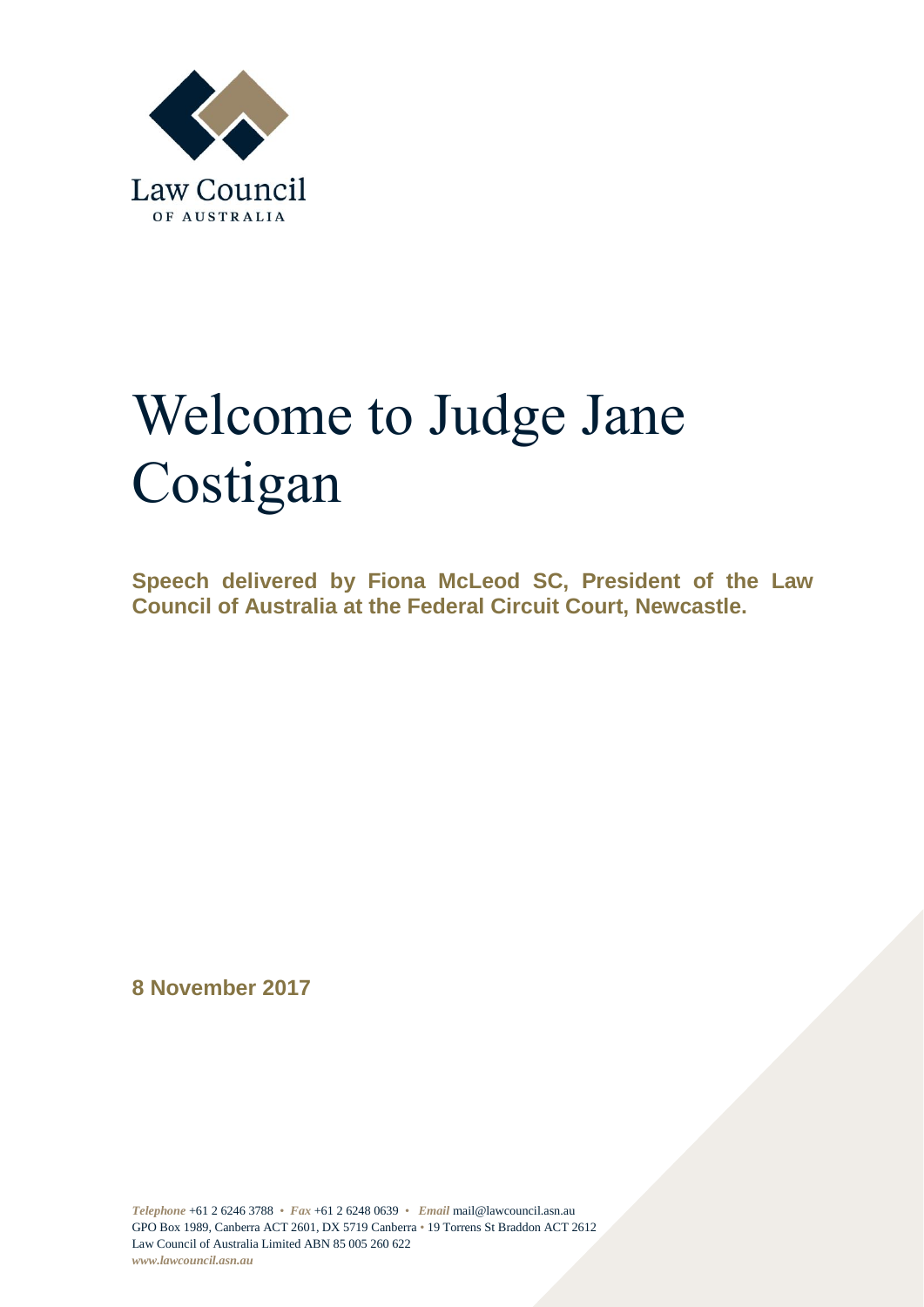May it please the Court.

I too acknowledge the traditional owners of the land on which we appear, and pay my respects to Elders past and present.

It is my great honour today to speak on behalf of the Law Council of Australia and welcome Your Honour's appointment as a judge of this Court.

We have heard from Mr Perry and Mr Graham Your Honour's journey to this place and your significant contribution to the law and the community.

You have expertise and experience in family law and commercial law.

You have proven an inspiring leader for your colleagues at Legal Aid NSW.

You have been dedicated to your clients and served them well.

In short, your qualifications and personal qualities make for a very fine appointment.

The Federal Circuit Court is perhaps the busiest court in the country.

Last year it handled more than 95,000 filings. This Registry has been under particular pressure for some time. Many of our most vulnerable members of the community walk through these doors looking for justice at a time of enormous stress facing. It is a challenging jurisdiction.

Your Honour brings to the role a depth of experience in family law matters and the legal assistance sector that will prove invaluable.

Many of Your Honour's colleagues from the Gosford legal aid office are here today. I am told they already miss Your Honour terribly, but are a little apprehensive about appearing before you.

You were a fantastic supervisor, very knowledgeable – especially on family law – and very approachable. You were also someone who set high standards. Perhaps this is the cause of the apprehension, and counsel should be on notice.

But you also understand the pressures of legal work and would offer quiet support to anyone who was struggling.

The Central Coast is beautiful, but it has its share of vulnerable people who suffer socioeconomic disadvantage.

Your Honour had a reputation as someone who genuinely cared that these people did not feel at a disadvantage when they engaged with legal aid – or the justice system.

You have been known to visit clients at home to ensure that document was signed on time or an affidavit was taken.

The regard with which you are held by the Family Court was evident in your work as an Independent Children's Lawyer. This meant you acted on behalf of children – and other concerned parties – in complex matters where the court needed guidance. You well understand the creed of the Family Law Act – that the welfare of the child is paramount.

You have also been a valued speaker at legal conferences and helped organise one on child representation that will be held in Terrigal later this month.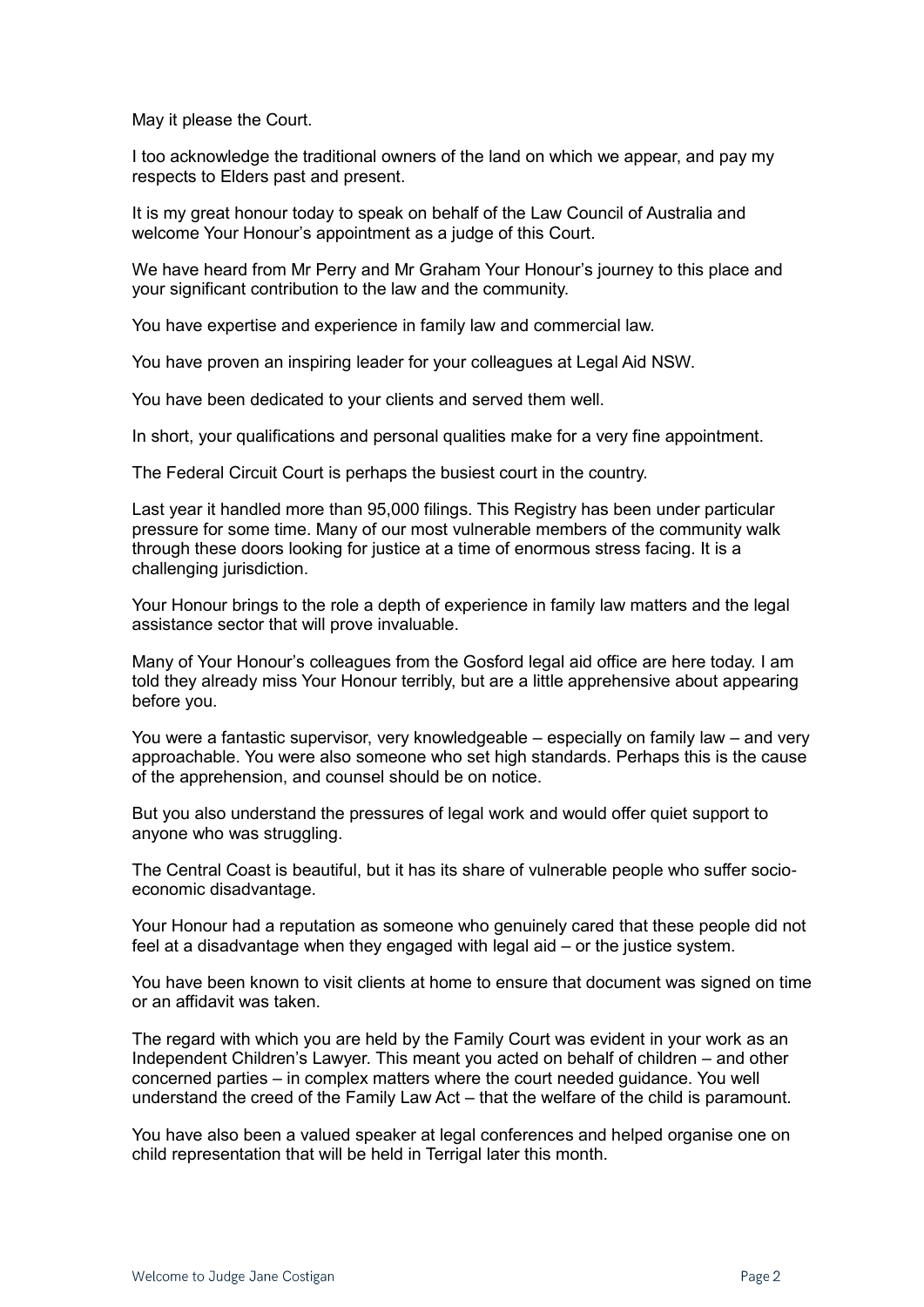As news of your appointment spread, Your Honour was bumped up the speakers list and will facilitate a session on the Family Court's inherent wardship jurisdiction for radicalised youth.

In the office you have also provided vital help in another area – to its netball team.

As we've heard Your Honour has been a gun player – a goal shooter – since your school days at Henry Kendall High, where you were dux, not far from the legal aid office.

It appears you also had, and still have – in common with New South Wales Law Society President, Pauline Wright – a very good singing voice, which meant prominent roles in productions such as the '*King And I*' and '*Calamity Jane'*.

It will come as some assurance that Your Honour was not cast as Jane, although I can see Your Honour restoring order to this Court with your trusty pistols.

It was at school that you first met your husband Rod, He was in the year ahead and you were part of the same social group.

You then ended up at Sydney University together, but it was not until you returned from a decade working in London that you became a team.

Your son Matthew arrived in 2000. You obviously passed on the sporting gene because he has become a very good water polo player of note – and dragged you across the state – and the country – in the process.

Matthew can still remember some French that he picked up when the family spent a year in France about ten years ago. You speak French yourself, another talent Your Honour shares with Ms Wright, which made it easy to enjoy all the countryside offers.

Your friends always expected there would be another "Year in Provence", but I suspect that will now have to wait a few more years. I shall foreshadow an application to Chief Judge now.

Aside from that year away, you and Rod have been happy to stay on the Central Coast.

For the past nine years you have been a director of the award-winning Central Coast radio station – Today's Country94One – and your work as a board member of Central Coast Living Options, which is focussed on caring for the disabled.

These roles emphasise the esteem in which you are held, and the value you place on being connected to your local community.

The Law Council looks forward to the many goals you will be shooting, the contribution you will make to this fine Court and we wish you and your family well for the years ahead.

May it please the Court.